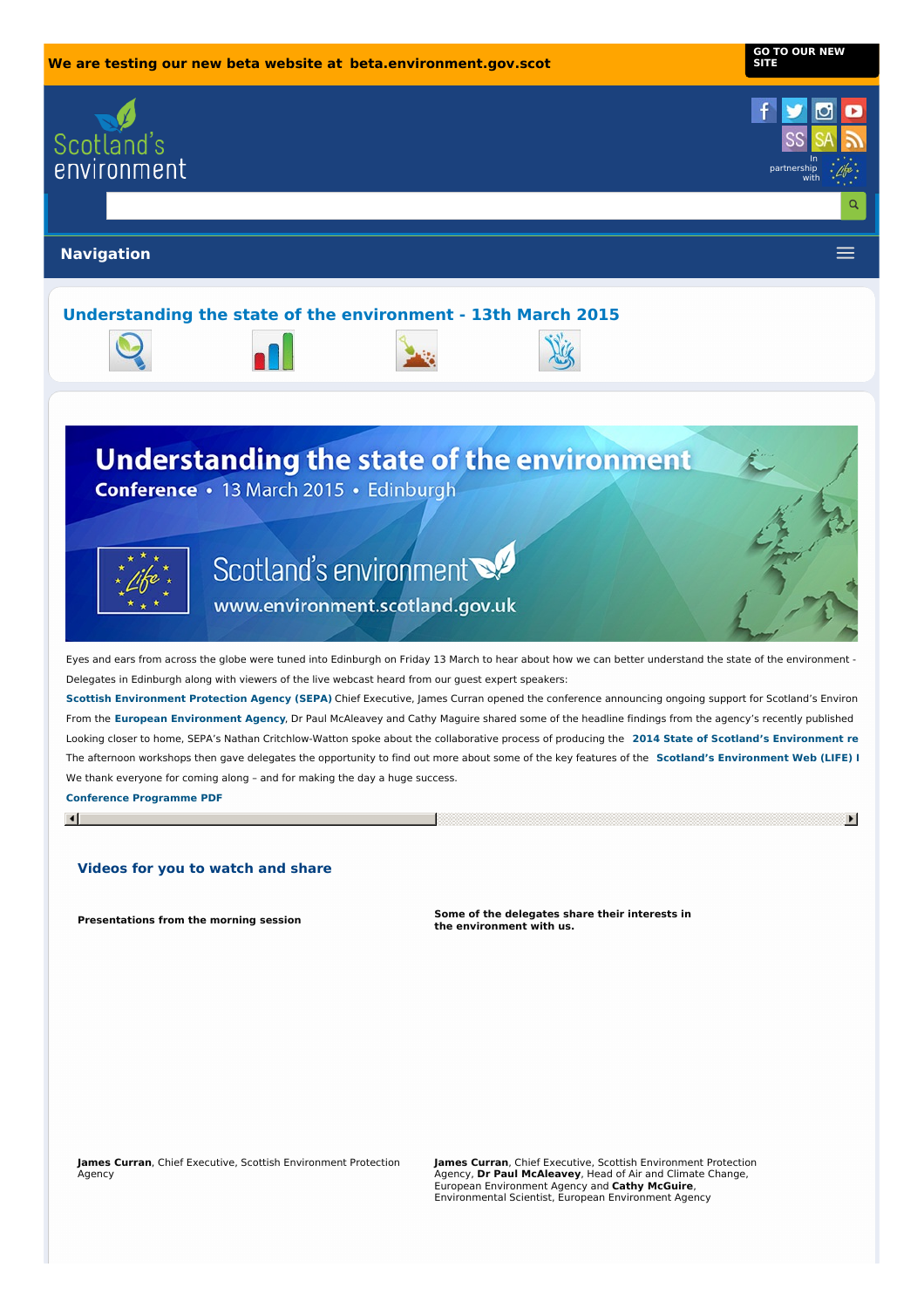**Dr Paul McAleavey**, Head of Air and Climate Change, European Environment Agency and **Cathy McGuire**, Environmental Scientist, European EnvironmentAgency

**Paula Charleson** Head of Environmental Strategy, Scottish<br>Environment Protection Agency, **Professor Colin Moffat H**ead of<br>Marine Scotland Science, Marine Scotland, **Willie Towers** Senior<br>Soil Scientist, James Hutton Insti Database and GIS Project Manager, Royal Commission on the Ancient and Historical Monuments of Scotland (RCAHMS)

**Nathan Critchlow-Watton**, Principal Scientist, Scottish Environment Protection Agency

**Jens Rasmussen, Data Manager,** Marine Scotland and **Graham Russell**, Planning and Environment Officer, Royal Yachting Association of Scotland

**Jo Muse**, Principal Policy Officer, Scottish Environment Protection Agency

**George Burgess**, Deputy Director of Environmental Quality, Scottish Government and **Nathan Critchlow-Watton** Principal Scientist, Scottish Environment Protection Agency

**Marian Scott**, Professor of Environmental Statistics, The University of Glasgow and **Jane Morrison** from the 2050 Climate Group

**Scotland's Environment Web (LIFE) Project – Workshop Presentations**

**[Running](http://www.environment.scotland.gov.uk/media/100353/seweb_running_a_project_presentation.pdf) a LIFE Project**

**Scotland's [Environment](http://www.environment.scotland.gov.uk/media/100357/data_journey_presentations.pdf) Web - an Open Data Journey**